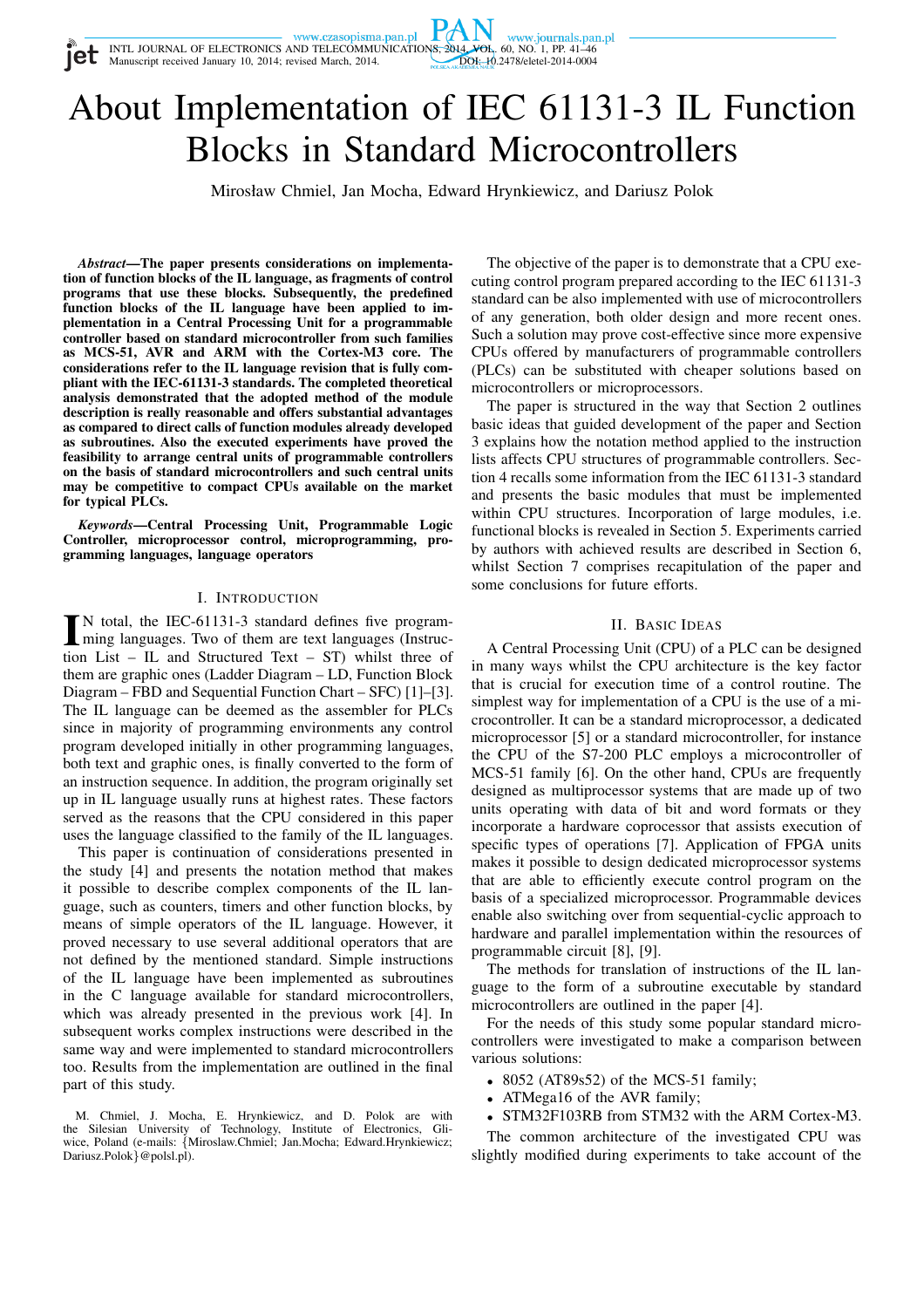www.czasopisma.pan.pl



www.journals.pan.pl

same differences in internal structures of the applied microcontroller. Translation of instructions in the IL language was carried out in the form of program fragments and procedures of the C language [4].

# III. INFLUENCE OF THE NOTATION METHOD FOR AN IL ONTO THE CPUSTRUCTURE

The description, how key operators of the IL language can be implemented by means of C-language subroutines, is presented in the study, whilst this text, as it has been already mentioned, deals with issues that are commonly encountered at implementation of function blocks defined according to the IEC 61131-3 standard.

The analyze of the requirements imposed by the mentioned standard demonstrates that individual operators allow using only a single argument, which entails the need to assign a dedicated memory cell to store the current result (CR) of the operation. The mechanism for execution of individual tasks should be construed as:

## $CR = CR$  *OPERATOR* OPERAND

According to the formulation of the standard the CPU accumulator must be of universal nature, but the authors believe that such a solution has a substantial drawback, since it is impossible to maintain, within a single routine, a thread associated with operation on Boolean arguments in parallel to the operations on word-type arguments, which may occur when various fragments of the routine can be executed optionally, depending whether the Boolean condition is fulfilled or not, whilst the main body of the routine comprises arithmetical computations. The same takes place upon the attempt to design a combined, Bit-Byte CPU [7]. By the foregoing reason as well as due to the fact that individual commands of the IL language must be expanded as subroutines in the C language, the list of operators in the IL language shall comprise pairs of operators capable of handling those two types of arguments, e.g. LD\_b for bit-type and LD\_W for word-type operands.

Figure 1 presents the logic structure of a CPU and explains how internal components of a microcontroller can be applied to implementation of the suggested central unit (CPU) for a PLC controller with two accumulators:

- $CR_b0$  one-bit for execution of operations on bit type variables;
- CR W0 16-bit for execution of operations on integer type variables.

The CPU structure comprises also stacks of accumulators that are necessary to execute operations in brackets. Due to the reasons similar to the aforementioned ones, there are two separate stacks and two special elements: OV – an overflow flip-flop for arithmetic operations, and  $ACCT - a$  32-bit register for timer operation [4].

# IV. FUNCTION MODULES DEFINED BY THE IEC 61131-3 **STANDARD**

The list of standard function blocks and their parameters is shown in Tab. I.

Standard function blocks, in contrary to typical operators, are components of sequential execution. Therefore, correct



Fig. 1. Data flow in the Central Processing Unit.

TABLE I STANDARD FUNCTION BLOCKS ACCORDING TO IEC 61131-3 [2]

| Name                                                | Inputs                               | Outputs                   | Description                                   |
|-----------------------------------------------------|--------------------------------------|---------------------------|-----------------------------------------------|
| <b>Bistable</b><br>elements<br>SR<br>RS             | S1.R<br>R.S1                         | Q1<br>Q1                  | Set dominant<br>Reset dominant                |
| Edge<br>detections<br>R TRIG<br><b>F_TRIG</b>       | CLK.<br>CLK.                         | Q<br>Q                    | Rising edge<br>Falling edge                   |
| Counters<br><b>CTU</b><br><b>CTD</b><br><b>CTUD</b> | CU,R,PV<br>CU,LD,PV<br>CU,CD,R,LD,PV | Q, CV<br>O.CV<br>QU,QD,CV | Up counter<br>Down counter<br>Up/down counter |
| Timers<br>TP<br><b>TON</b><br><b>TOF</b>            | IN.PT<br>IN.PT<br>IN,PT              | O.ET<br>O.ET<br>O.ET      | Pulse<br>On-delay<br>Off-delay                |

execution of them in the simplest form needs a component referred to as the status memory. However the authors, upon analyzing statements of the standard as well as implementation of similar functionalities within the existing PLCs [5], [10], came to the conclusion that structuring of such functionalities into autonomous function blocks (subroutines) rather makes their implementation more difficult on defined hardware platforms. Consequently, execution of such subroutines takes more CPU time and, in particular in the IL language, makes more difficult to apply them to a control program, which will be evidenced in the further part of the manuscript.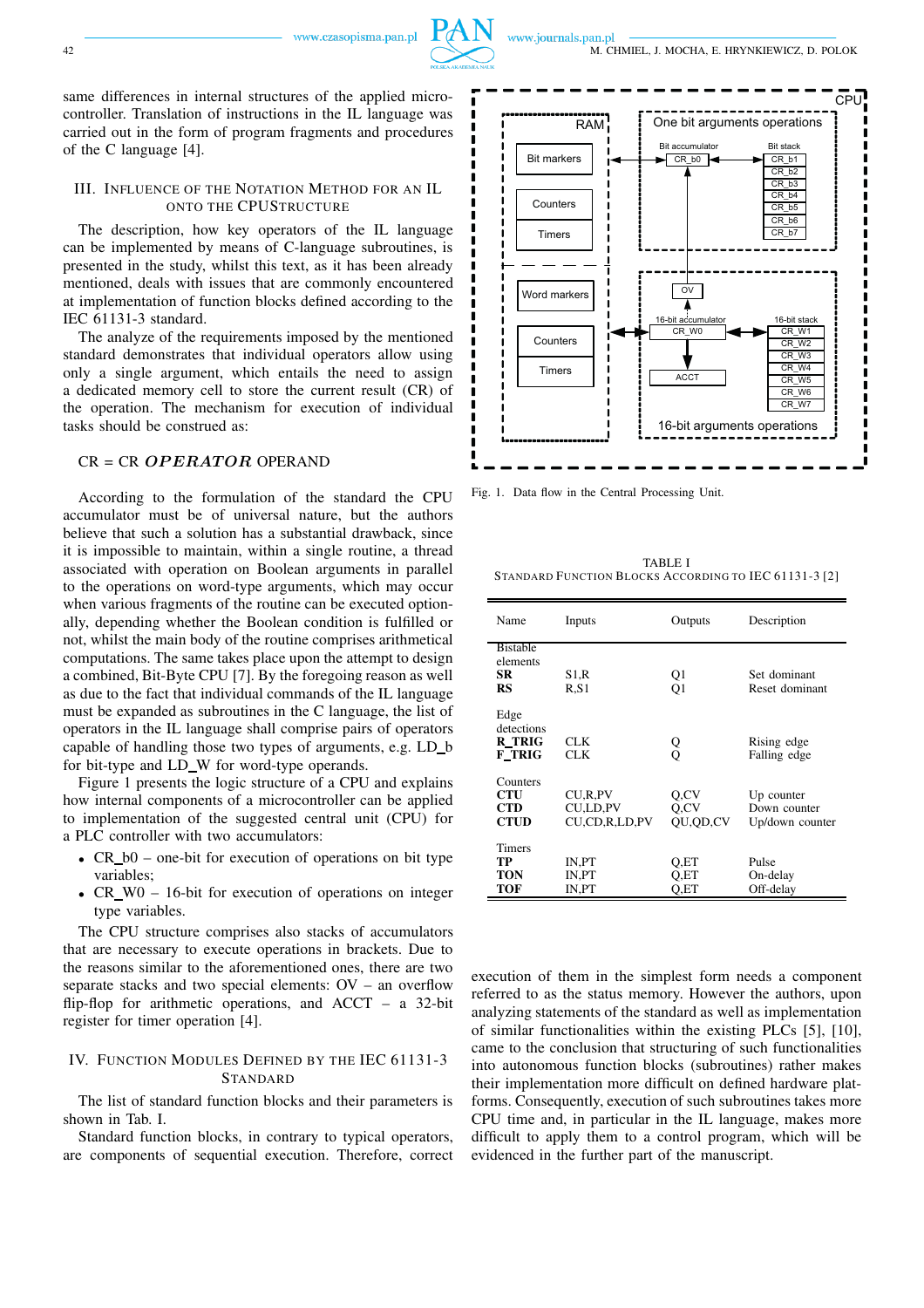#### *A. Bistable Elements (Flip-Flops)*

When it comes to the IL language, the required sequence of commands should be made up in the following way:

**SR:**  
 
$$
Q1 := S1
$$
 or (not R and  $Q1$ )  
 **RS:**  
  $Q1 :=$  not R1 and (S or  $Q1$ )

Please notice that execution of the functions for each of these components is reduced to setting up a simple routine that will look like in the following way in the IL language:

```
LD_b S1; S1 -> CR_b0PUSH_b ;CR_b0 -> CR_b1
LDN b R ;not R -> CR b0AND_b Q1 ;CR_b0 OR Q1 -> CR_b0
OR() ; CR_b1 OR CR_b0 \rightarrow CR_b0ST_b Q1 ;CR_b0 -> Q1
```
However, the IL language comprises also operators that enable execution of the foregoing fragment in another way:

```
LD_b R ; R \rightarrow CR_b0R Q1 ;Reset Q1 if CR_b0=1
LD_b S1 ; S1 \rightarrow CR_b0S Q1; Set Q1 if CR_b0=1
```
It is the way that makes the notation even simpler and leads to savings on the execution time [11]. Please also pay attention that the second implementation of the flip-flop function is irrelevant to the preceding state and the current state will depend only on the input state.

# *B. Edge Detections*

The mentioned standard defines two function blocks with the aim to enable detection of such situation in the control routine when a binary variable switch to the opposite state. The R\_TRIG function evaluates the CLK signal and produces a "1" at the Q output when there is a rising edge (0 to 1 transition). This operation uses an internal edge detection flag – MEM – that stores the "previous" (from the previous call/execute of the R\_TRIG operation) value of CLK in order to compare the current value against the flag and carry on operation with the current value. F TRIG function detects the falling edge of CLK signal. The ST language representation of the positive edge detection operation is presented below:

```
R TRIG:
Q := CLK and not MEM
MEM := CLKF TRIG:
Q \nightharpoonup := not CLK and not MEM
MEM := not CLK
```
Execution of the foregoing routines needs no additional operators and they can be noted with use of basic operators from the IL language, which is demonstrated on the example of the R\_TRIG function:

|  | LD b CLK ;CLK-> CR b0                  |
|--|----------------------------------------|
|  | ANDN b MEM ;CR b0 AND not MEM -> CR b0 |
|  | ST b $\circ$ ; CR b 0 -> 0             |
|  | LD b CLK ;CLK -> CR b0                 |
|  | ST b MEM ; CR b0 -> MEM                |

However, there is no obstruction to create a new operator that shall use an element of the controller memory, for instance a marker, as its argument. In such a case the routine in the IL language will look like as follows:

LD\_b CLK ;CLK -> CR\_b0, CR\_b0' R\_TRIG MEM ;CR\_b0 AND not MEM -> CR\_b0 ;CR\_b0' -> MEM  $ST_b$  Q ;  $CR_b0 \rightarrow Q$ 

It is the method that needs a variable that stores, for the time of the routine execution, the current state of the bit  $accumulator - CR_b0$ . This requirement can be accomplished in many ways, for instance after each operation with LD b (actually after each operation when the operation results is moved to CR<sub>\_</sub>b) the variable value is stored in two memory  $cells - to the bit accumulator CR_b0 and to a memory cell$ CR\_b0' that mirrors the bit accumulator, however, these cells are not involved in execution of the instructions in question. Upon detection of an edge it is sufficient to store the content of that cell into the MEM cell. Use if the foregoing mechanism leads merely to the situation that operators for edge detection execute two functions as explained above. On the other hand, below is the problem solution that needs no modification to execution of the LD\_b instruction.

LD\_b CLK ;CLK -> CR\_b0 R\_TRIG MEM ;CR\_b0 -> CR\_b0' ;CR\_b0 AND not MEM -> CR\_b0 ;CR\_b0' -> MEM ST\_b Q ;CR\_b0 -> Q

Please note that the two last solutions for the problem of edge detection do not need to have the last command executed at all since the fact of edge detection is most frequently used in the routine immediately downstream the location where the edge is detected. For the foregoing examples the information about edge detection is stored in the CR\_b0 bit-accumulator.

## *C. Counters*

The statements of the referred standard define three types of counters (for simplification the counters shall be described in the way that refers to imaging of the counters in one of graphic languages):

- CTU the counter that counts up pulses supplied to the CU (Count Up) input that is sensitive to rising edge. The counter has the R (Reset) input that enables clearing of the counter content to zero as well as the register PV (Preset Value). If the current content of the counter equals to the value at the PV input the binary output Q adopts the active status (1);
- CTD the counter that counts down pulses supplied to the CD (Count Down) input that is sensitive to rising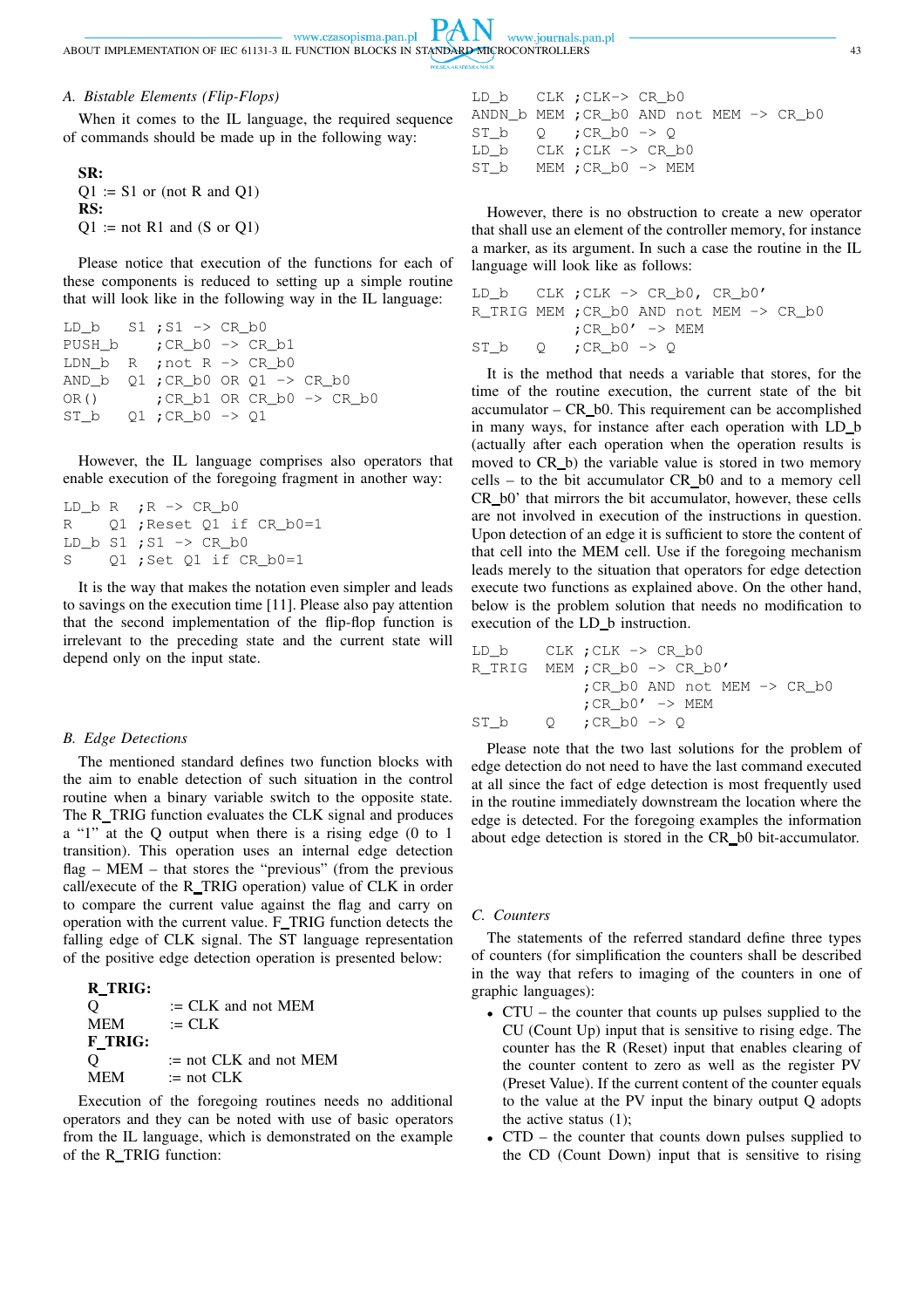www.czasopisma.pan.pl



www.journals.pan.pl 44 M. CHMIEL, J. MOCHA, E. HRYNKIEWICZ, D. POLOK

edge. The counter has the LD (Load) input that enables loading of values from the PV inputs to the CV cell. When current content of the counter comes to zero  $(0)$ , the binary output  $Q$  adopts the active status  $(1)$ ;

• CTUD – the counter that is able to count in two directions and has functionalities as well as inputs and outputs of the both counters described above.

Specification of the CTUD function module in the ST language is showed below:

```
FUNCTION_BLOCK CTUD
 VAR_INPUT
  CU : BOOL R_EDGE;
  CD : BOOL R_EDGE;
  R : BOOL;
  LD : BOOL;
  PV : INT;
 END_VAR
 VAR_OUTPUT
  QU : BOOL;
QD : BOOL;
  CV : INT;
 END_VAR
 IF R THEN
  CV := 0;ELSIF LD THEN
CV := PV;ELSE
  IF not(CU and CD) THEN
   IF CU and (CV<PV) THEN
    CV := CV + 1;ELSIF CD and (CV>0) THEN
    CV := CV - 1;ENDIF;
  ENDIF;
 ENDIF;
 QU := (CV \geq PV);QD := (CV \le 0);END_FUNCTION_BLOCK
```
Implementation of counter functions is much more sophisticated as compared to the two remaining groups of function blocks. As one can see above, it is necessary to increment and /or decrement content of the memory cell as well as to determine status of a binary output on the basis of the current content of the counter, i.e. the memory cell. But on the other hand, each of the mentioned functionalities is already implemented for basic operators – addition, subtraction, comparison, not to mention about loading content of a memory cell and transferring both binary and numerical information. Such a set of instruction combined with the ability to use jumps within the routine makes it possible to execute all counter functions with no need to implement additional operators. However, such a solution seems to be inefficient and it is better to define supplementary operators that enable conditional incrementing and decrementing functions.

Implementation of a counter needs mapping of a suitable data structure in the controller memory to enable storage of the current content of the counter as well as status of the PV input and the status of QU and QD outputs. Two more memory cells are necessary as well to store previous statuses

| CU                        | Count Up            |  |  |
|---------------------------|---------------------|--|--|
| CD                        | <b>Count Down</b>   |  |  |
| R<br>Reset                |                     |  |  |
| LD                        | Load                |  |  |
| PV - Preset Value         |                     |  |  |
|                           | CV - Current Value  |  |  |
| QU                        | Output bit - CV>=PV |  |  |
| Output bit - CV<=PV<br>QD |                     |  |  |

Fig. 2. Minimum representation of a counter structure.

of the CU and CD inputs. The example structure for a single counter unit is shown in Fig. 2. The routine that corresponds to functionalities of the CTUD counter noted in the IL language may look as follows:

```
LD_b IN_CU ; IN_CU \rightarrow CR_b0CU Counter ;Counter.CV++ if CR_b0
                  ;changed from 0 to 1
LD b IN CD ; IN CU \rightarrow CR b0
CD Counter : Counter.CV-- if CR b0
                  ;changed from 0 to 1
LD_b IN_RES ; IN_RES -> CR_b0
RC Counter \bigcup_{i=0}^{n} 0 \rightarrow Counter if CR_b0=1
LD W IN PV \rightarrow IN PV -> CR W0
ST_W Counter.PV ;CR_W0 -> Counter.PV
LD_b IN\_SET ; IN\_SET -> CR_b0SC Counter ; Counter.PV -> Counter.CV
                  ;if CR_b0=1
LD b Counter.OU ; Counter.OU -> CR b0
ST_b OUT_MAX ; CR_b0 -> OUT_MAX
LD_b Counter.QD ;Counter.QD -> CR_b0
ST_b OUT_MIN ; CR_b0 -> OUT_MIN
LD_W Counter.CV ; Counter.CV \rightarrow CR_WO<br>ST W C Value ; CR_WO \rightarrow C_Value
                  ;CR_W0 \rightarrow C_Value
```
The SC instruction highlighted in bold is not covered by standard, although it seems indispensable for the IL language to successfully resolve the problem of counters. Obviously, one can image that the instruction may have a mnemonic similar to all commands from the STORE (ST) group, but the functionality of the command would be totally different since it should be executed only when the condition is fulfilled. Similarly, one more instruction RC should be defined for clearing (reset) of the counter structure when high (1) signal is supplied to the R input.

# *D. Timers*

The mentioned standard defines timers by means of timing waveforms [3]. There are three types of timers described:

- TP Pulse Timer acts as a pulse generator which provides a pulse of constant length at the Q output upon a rising edge is detected at the IN input;
- TON On-Delay Timer transfers the input value of IN to the Q output with a time delay upon a rising edge is detected at IN.;
- TOF Off-Delay Timer delays a falling edge in the same way as TON does it for a rising one.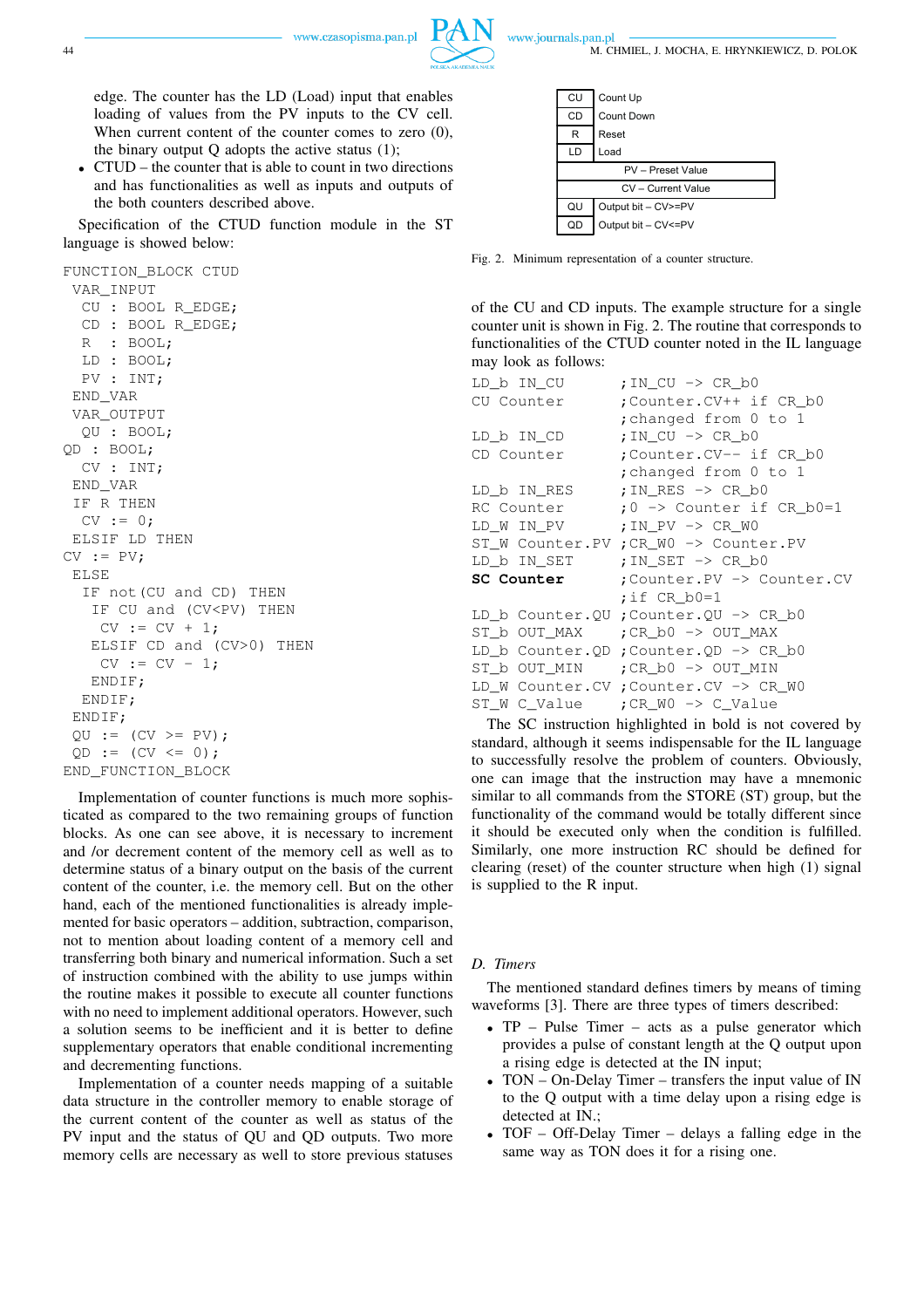|                      | IN                | Control Input |  |  |
|----------------------|-------------------|---------------|--|--|
|                      | PT - Preset Time  |               |  |  |
|                      | ET - Elapsed Time |               |  |  |
| Depend on timer type |                   |               |  |  |

Fig. 3. Minimum representation of a timer structure.

It is impossible to specify how the timers should be implemented within the function blocks that execute the functionalities of waveform generators, thus these functions are usually defined only as timing diagrams. The standard imposes no solution for implementation of timers and manufacturers are very scarce in disclosing their ideas in available documentation. The solution for the timer functions not only needs implementation of the device operation by means of programming languages but also the method itself that is applied to count the elapsing time [4]. The example below and Fig. 3 explain how the code of the function for the TP timer can be defined in the IL:

```
LD W Time \qquad ; Time -> CR WO
ST_W Timer.PT ;CR_W0 -> Timer.PT
LD_b IN_START ;IN_START -> CR_b0
TP Timer ; Timer controlling
              ;depends on timer type,
              ;Timer.PT and CR_b0
LD b Timer.Q ;Timer.Q \rightarrow CR b0
ST_b OUTPUT ; CR_b0 -> OUTPUT
LD b Timer.ET ;Timer.ET -> CR W0
ST_b T_Value ;CR_W0 -> T_Value
```
## *E. Summary*

The foregoing examples show that bistable elements and components for edge detection correspond to rather simple functions that employ only binary components of the central unit. The foregoing description and referred examples clearly show that such elements can be implemented in the way that is purely free of software structures referred to as function blocks. Other function blocks can be implemented in a similar way, but it needs to define a group of new operators that shall be assigned to specific operations on data structures already mapped on the CPU memory.

## V. FUNCTION BLOCKS CALLS

The standard provides three methods for calls of function blocks in the IL language. All these three call procedures are explained on the example of the call for the timer function module, where the timer type must be specified in the declaration part of the program. The calls themselves fail to distinguish the type of the timer denoted as Time:

1) Using a call including a list of actual input and output parameters provided in brackets:

CAL Time (IN:=
$$
st
$$
,PT:= $tt1s$ ,Q= $out$ ,ET= $val$ )

2) Loading and saving input parameters into structures of module cells, calling the module and reading output cells into output parameters:

```
LD t#1s ; inputs saving
ST Time.PT
LD st
ST Time.IN
CAL Time ;block calling
LD Time.Q ;outputs reading
ST out
LD Time.ET
ST val
```
3) Calling "implicite" by using the input parameters as operators:

```
LD t#1s<br>PT Time
           ; input saving
T.D st
IN Time ;timer calling
LD Time.Q ;outputs reading
ST out
LD Time.ET
ST val
```
The call with use of the third method differs in such way that the CAL instruction is removed and its role is taken over by the operator that assumed the name of the timer input (memory cell), according to the rule for that method. Consequently, the IN operator appeared. However, the authors are in position that it is an abortive idea and it is more reasonable to simply set up three new operators for timers, namely TON, TP and TOF, instead of determining the timer type when all units of function blocks are being declared. These new functions shall be used as operators necessary to call functionality of a specific timer.

The authors believe that the only reasonable method for calling function blocks defined in the IL language is the third solution since the two remaining methods shall always need more time to execute such a routine. It results from the fact that each execution of the CAL operator entails processing the entire structure of the function blocks, regardless whether all parameters of the block are in use or not as well as in spite of the fact that the status /value of these parameters subject to changes. or not.

## VI. RESULTS OF EXPERIMENTS

Table II summarizes execution times for all the operators that are used for execution of routines that correspond to the functions implemented for CPUs within three microcontrollers:

- The MCS-51 microcontroller series was synchronized with the clock frequency of 16MHz and the scan time (necessary to execute 700 instructions on binary variables and 300 instructions on word-type variables) is 10ms [12];
- The AVR microcontroller clocked with 16MHz frequency with the scan time equal to 1.88ms [13];
- The ARM microcontroller with 72MHz clock frequency and 1.05ms scan time [14].

The table comprises the execution times for these commands against the times of the S7-224 [5] and S7-312 [10] CPUs offered by Siemens manufacturer.